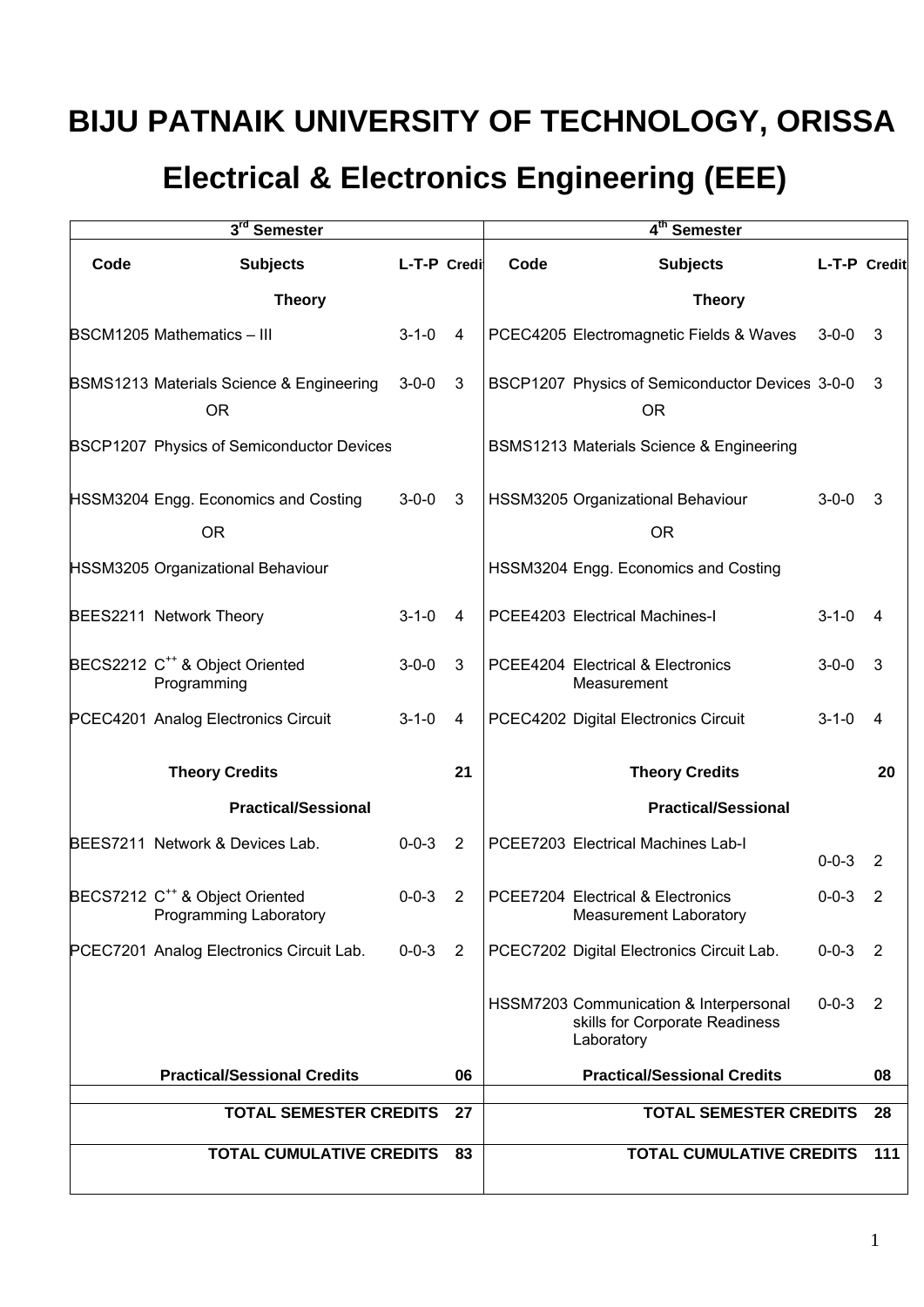# BSCM1205 **Mathematics - III**

Partial differential equation of first order, Linear partial differential equation, Non-linear partial differential equation, Homogenous and non-homogeneous partial differential equation with constant co-efficient, Cauchy type, Monge's method, Second order partial differential equation The vibrating string, the wave equation and its solution, the heat equation and its solution, Two dimensional wave equation and its solution, Laplace equation in polar, cylindrical and spherical coordinates, potential.

## **Module-II (12 hours)**

## Complex Analysis:

Analytic function, Cauchy-Riemann equations, Laplace equation, Conformal mapping, Complex integration: Line integral in the complex plane, Cauchy's integral theorem, Cauchy's integral formula, Derivatives of analytic functions

Power Series, Taylor's series, Laurent's series, Singularities and zeros, Residue integration

## **Module –III (10 hours)**

method, evaluation of real integrals.

- Text books: 1. E. Kreyszig," Advanced Engineering Mathematics:, Eighth Edition, Wiley India Reading Chapters: 11,12(except 12.10),13,14,15
	- 2. B.V. Ramana, " Higher Engineering Mathematics", McGraw Hill Education, 2008 Reading chapter: 18

## Reference books:

- 1. E.B. Saff, A.D.Snider, " Fundamental of Complex Analysis", Third Edition, Pearson Education, New Delhi
- 2. P. V. O'Neil, "Advanced Engineering Mathematics", CENGAGE Learning, New Delhi

## **Module-I (18 hours)**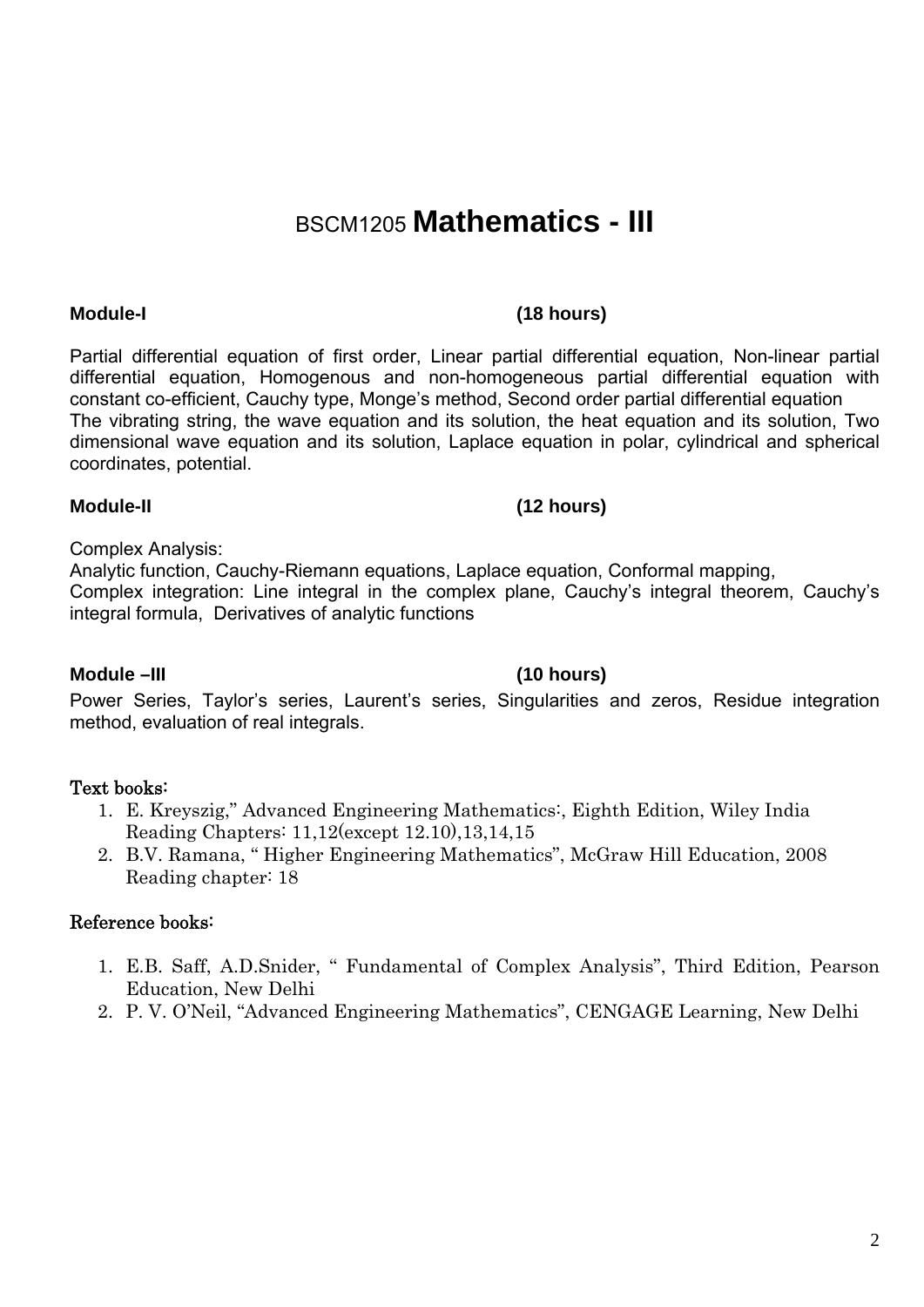## BSMS1213 **Material Science and Engineering**

#### **MODULE-I (11 Hours)**

Introduction, Classification of Engineering Materials, Engineering properties of materials, Selection of Materials Mechanical Properties of Materials: Tensile strength, Stress–strain behaviour, Ductile and brittle material, Impact test, Toughness, Hardness test, Fatigue and fatigue test, Creep and Creep test, Fracture

#### **MODULE-II (13 Hours)**

Electrical and Electronic materials: Electrical conductivity, Thermal conductivity, Free electron theory, Energy band concept of conductor, insulator & semiconductor.

Superconductor materials: Principles of superconductivity, zero resistivity, Critical magnetic field and critical current density, Type I & II superconductors, Applications of superconductors

Dielectric Materials: Microscopic displacement of atoms and molecules in an external DC electric field, Polarization and dielectric constant, Dielectric susceptibility, polarization mechanisms, Temperature and frequency dependence of dielectric constant, Dielectric breakdown, Ferroelectric materials, Piezoelectrics, pyroelectrics and ferroelectrics, Dielectric materials as electrical insulators

Magnetic Materials: Concept of magnetism – Diamagnetic, Paramagnetic, Ferromagnetic materials, Hysteresis, Soft & hard magnetic materials, Ferrite

#### **MODULE-III (11 Hours)**

Optical materials: optical properties – scattering, refraction, reflection, transmission & absorption, Laser – principles and applications, Optical fibres – principles and applications

Polymeric materials: Types of polymers, Mechanism of polymerization, Mechanical behaviour of polymers, Fracture in polymers, Rubber types and applications, Thermosetting and thermoplastics, Conducting polymers

Composite Materials: Microcomposites & Macrocomposites, fibre reinforced composites, Continuous fibre composites, Short fibre composites, Polymer matrix composites, Metal-matrix composites, Ceramic-matrix composites, Carbon-carbon Composites, Hybrid composites.

Ceramics: Types, structure, properties and application of ceramic materials

Other materials: Brief description of other materials such as Corrosion resistant materials, Nano phase materials, Shape memory alloy, SMART materials

#### Text Books:

- 1. Material Science for Engineers, James F. Shackelford & Madanapalli K Muralidhara, Pearson Education
- 2. Materials Science and Engineering, W.D.Callister, Wiley and Sons Inc.

- 1. Materials Science by M.S. Vijaya , G.Rangarajan, Tata MacGraw Hill
- 2. Materials Science by V. Rajendra, A. Marikani, Tata MacGraw Hill
- 3. Materias Science for Electrical and Electronic Engineers, I.P.Jones, Oxford University Press
- 4. Elements of Material Science and Engineering, L.H.Van Vlack, Addison Wesley
- 5. The Science and Engineering of Materials, Donald R. Askeland and Pradeep P Phule, Thomson Learning (India Edition)
- 6. Materials Science and Engineering, V.Raghavan, Prentice Hall of India Pvt.Ltd.
- 7. Materials Science and Engineering in SI units, W.F.Smith, J.Hashemi and R.Prakash, Tata MacGraw Hill
- 8. Engineering Materials, Properties and Selection, Kenneth G. Budinski and Michael K. Budinski, Prentice Hall of India
- 9. Material Science & Engineering, Vijaya M. S., Rangarajan G, Tata McGraw Hill.
- 10. Material Science & Enginnering, S.K.Tripathy, A.K.Padhy & A. Panda, Scitech publication.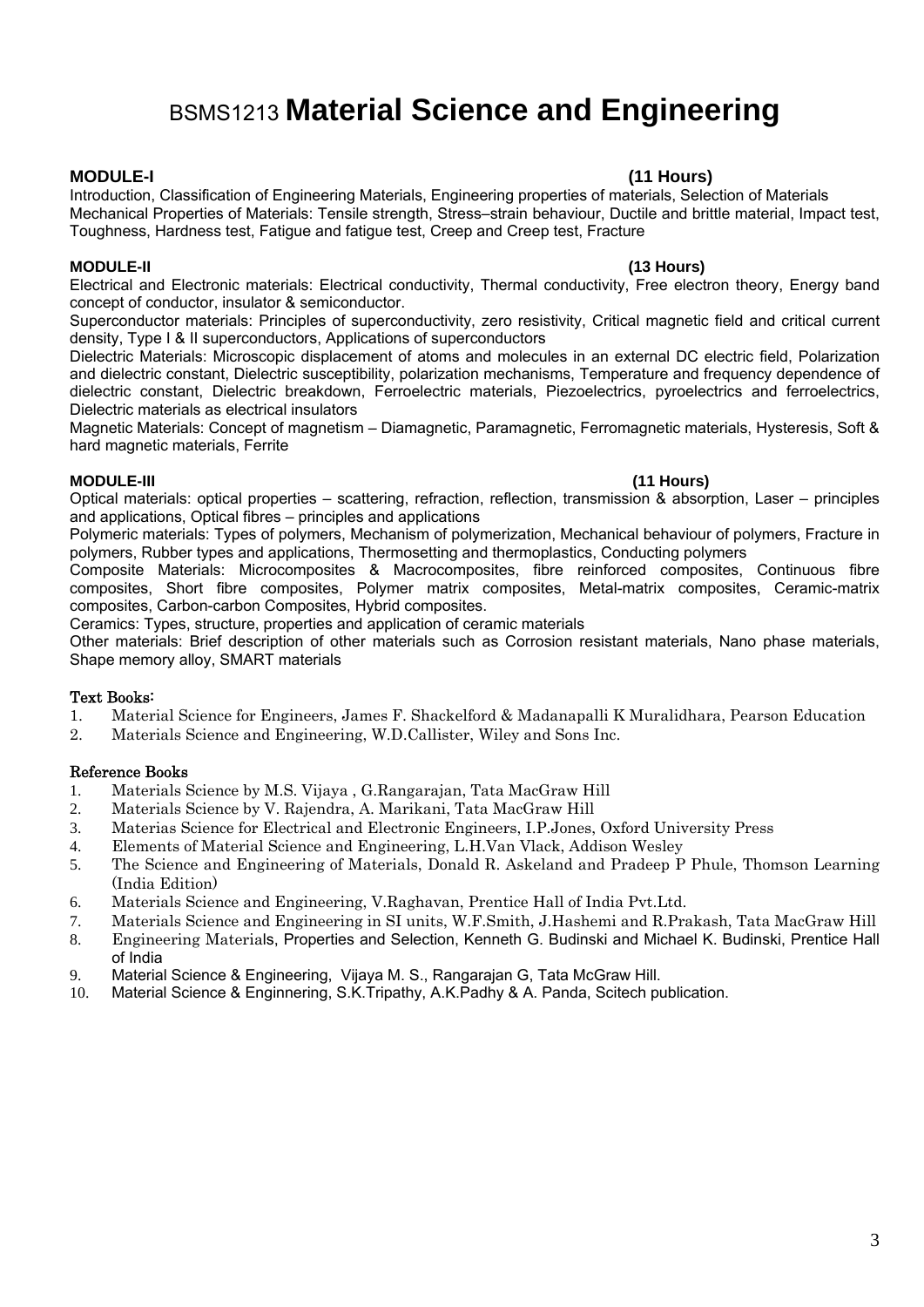## BSCP 1207 **Physics of Semiconductor Devices**

### **Module-I (10 Hours)**

- 1. **Introduction to the quantum theory of solids**: Formation of energy bands, The k-space diagram (two and three dimensional representation), conductors, semiconductors and insulators.
- 2. **Electrons and Holes in semiconductors:** Silicon crystal structure, Donors and acceptors in the band model, electron effective mass, Density of states, Thermal equilibrium, Fermi-Dirac distribution function for electrons and holes, Fermi energy. Equilibrium distribution of electrons & holes: derivation of *n* and *p* from D(E) and f(E), Fermi level and carrier concentrations, The *np* product and the intrinsic carrier concentration. General theory of *n* and *p*, Carrier concentrations at extremely high and low temperatures: complete ionization, partial ionization and freeze-out. Energy-band diagram and Fermi-level, Variation of  $E_F$  with doping concentration and temperature.
- 3. **Motion and Recombination of Electrons and Holes:** Carrier drift: Electron and hole mobilities, Mechanism of carrier scattering, Drift current and conductivity.

### **Module II (11 Hours)**

- 4. **Motion and Recombination of Electrons and Holes (continued):** Carrier diffusion: diffusion current, Total current density, relation between the energy diagram and potential, electric field. Einstein relationship between diffusion coefficient and mobility. Electron-hole recombination, Thermal generation.
- 5. **PN Junction:** Building blocks of the pn junction theory: Energy band diagram and depletion layer of a pn junction, Built-in potential; Depletion layer model: Field and potential in the depletion layer, depletionlayer width; Reverse-biased PN junction; Capacitance-voltage characteristics; Junction breakdown: peak electric field. Tunneling breakdown and avalanche breakdown; Carrier injection under forward bias-Quasi-equilibrium boundary condition; current continuity equation; Excess carriers in forward-biased pn junction; PN diode I-V characteristic, Charge storage.
- 6. **The Bipolar Transistor:** Introduction, Modes of operation, Minority Carrier distribution, Collector current, Base current, current gain, Base width Modulation by collector current, Breakdown mechanism, Equivalent Circuit Models - Ebers -Moll Model.

### **Module III (12 Hours)**

- 7. **Metal-Semiconductor Junction:** Schottky Diodes: Built-in potential, Energy-band diagram, I-V characteristics, Comparison of the Schottky barrier diode and the pn-junction diode. Ohmic contacts: tunneling barrier, specific contact resistance**.**
- 8. **MOS Capacitor:** The MOS structure, Energy band diagrams, Flat-band condition and flat-band voltage, Surface accumulation, surface depletion, Threshold condition and threshold voltage, MOS C-V characteristics, Qinv in MOSFET.
- 9. **MOS Transistor:** Introduction to the MOSFET, Complementary MOS (CMOS) technology, V-I Characteristics, Surface mobilities and high-mobility FETs, JFET, MOSFET  $V_t$ , Body effect and steep retrograde doping, pinch-off voltage,

### Text Books:

- 1. Modern Semiconductor Devices for Integrated Circuits,ChenmingCalvinHu,PearsonEducation/Prentice Hall, 2009.
- 2. Semiconductor Physics and Devices, 3rd Edition, Donald A. Neamen, Tata McGraw Hill Publishing Company Limited, New Delhi.

- 1. Fundamentals of Semiconductor Devices, M.K. Achuthan and K.N. Bhatt, Tata McGraw Hill Publishing Company Limited, New Delhi.
- 2. Solid State Electronics Devices, 6th Edition, Ben. G. Stretman and Sanjay Banarjee, Pearson Education, New Delhi.
- 3. Physics of Semiconductor Devices, 3rd Edition, S.M. Sze and Kwok K. Ng, Wiley India Pvt. Limited, New Delhi.
- 4. Physics of Semiconductor Devices, 2nd Edition, Dillip K. Roy, University Press (India) Pvt. Ltd., Hyderabad.
- 5. Solid State Electronics Devices, D.K. Bhattacharya and Rajnish Sharma, Oxford University Press, New Delhi.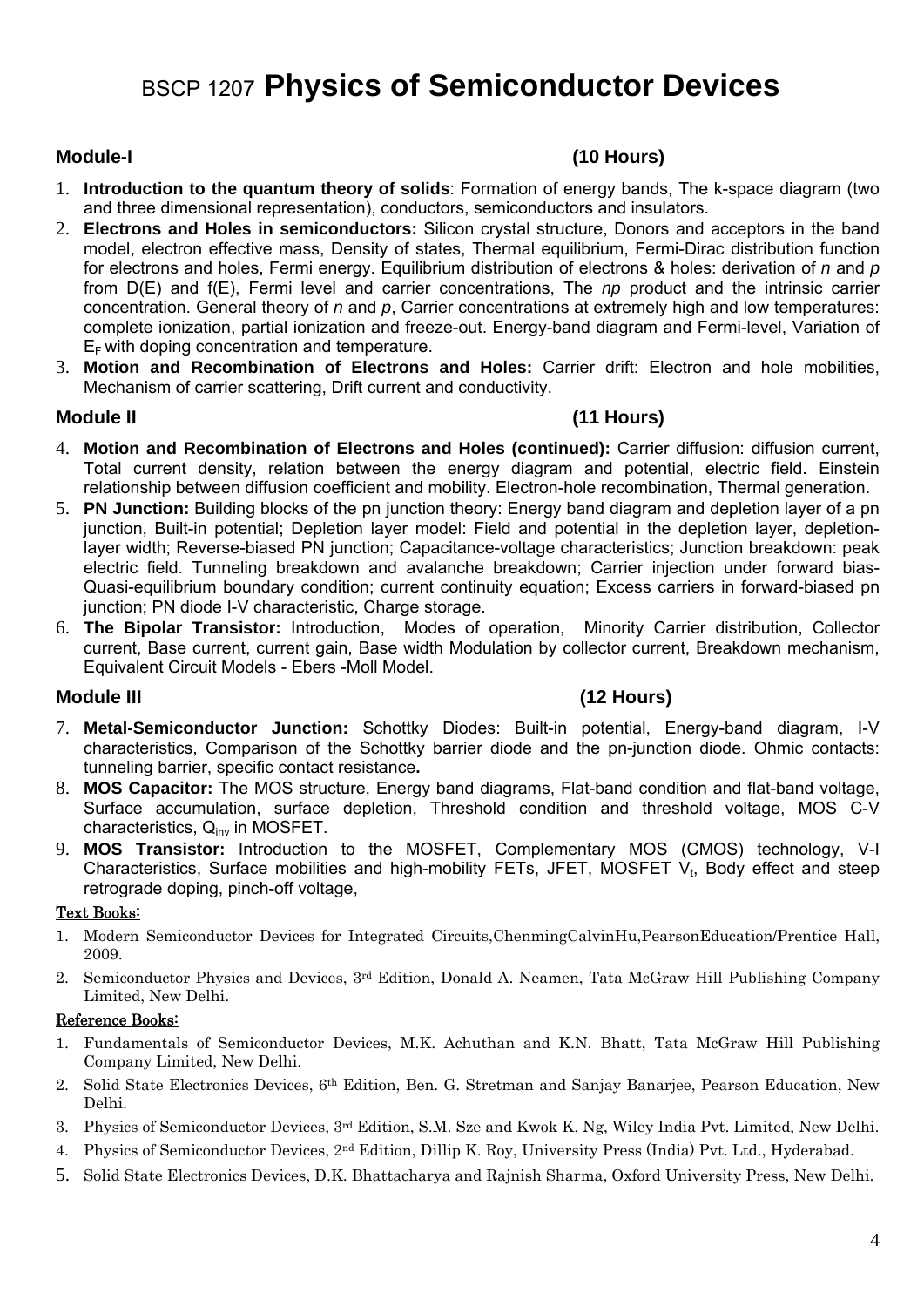# HSSM3204 **Engineering Economics & Costing**

### **Module-I: (12 hours)**

Engineering Economics – Nature and scope, General concepts on micro & macro economics. The Theory of demand, Demand function, Law of demand and its exceptions, Elasticity of demand, Law of supply and elasticity of supply. Determination of equilibrium price under perfect competition (Simple numerical problems to be solved). Theory of production, Law of variable proportion, Law of returns to scale.

### **Module-II: (12 hours)**

Time value of money – Simple and compound interest, Cash flow diagram, Principle of economic equivalence. Evaluation of engineering projects – Present worth method, Future worth method, Annual worth method, internal rate of return method, Cost-benefit analysis in public projects. Depreciation policy, Depreciation of capital assets, Causes of depreciation, Straight line method and declining balance method.

### **Module-III: (12 hours)**

Cost concepts, Elements of costs, Preparation of cost sheet, Segregation of costs into fixed and variable costs. Break-even analysis-Linear approach. (Simple numerical problems to be solved) Banking: Meaning and functions of commercial banks; functions of Reserve Bank of India. Overview of Indian Financial system.

### Text Books:

- 1. Riggs, Bedworth and Randhwa, "Engineering Economics", McGraw Hill Education India.
- 2. D.M. Mithani, Principles of Economics. Himalaya Publishing House

- 1. Sasmita Mishra, "Engineering Economics & Costing ", PHI
- 2. Sullivan and Wicks, " Engineering Economy", Pearson
- 3. R.Paneer Seelvan, " Engineering Economics", PHI
- 4. Gupta, " Managerial Economics", TMH
- 5. Lal and Srivastav, " Cost Accounting", TMH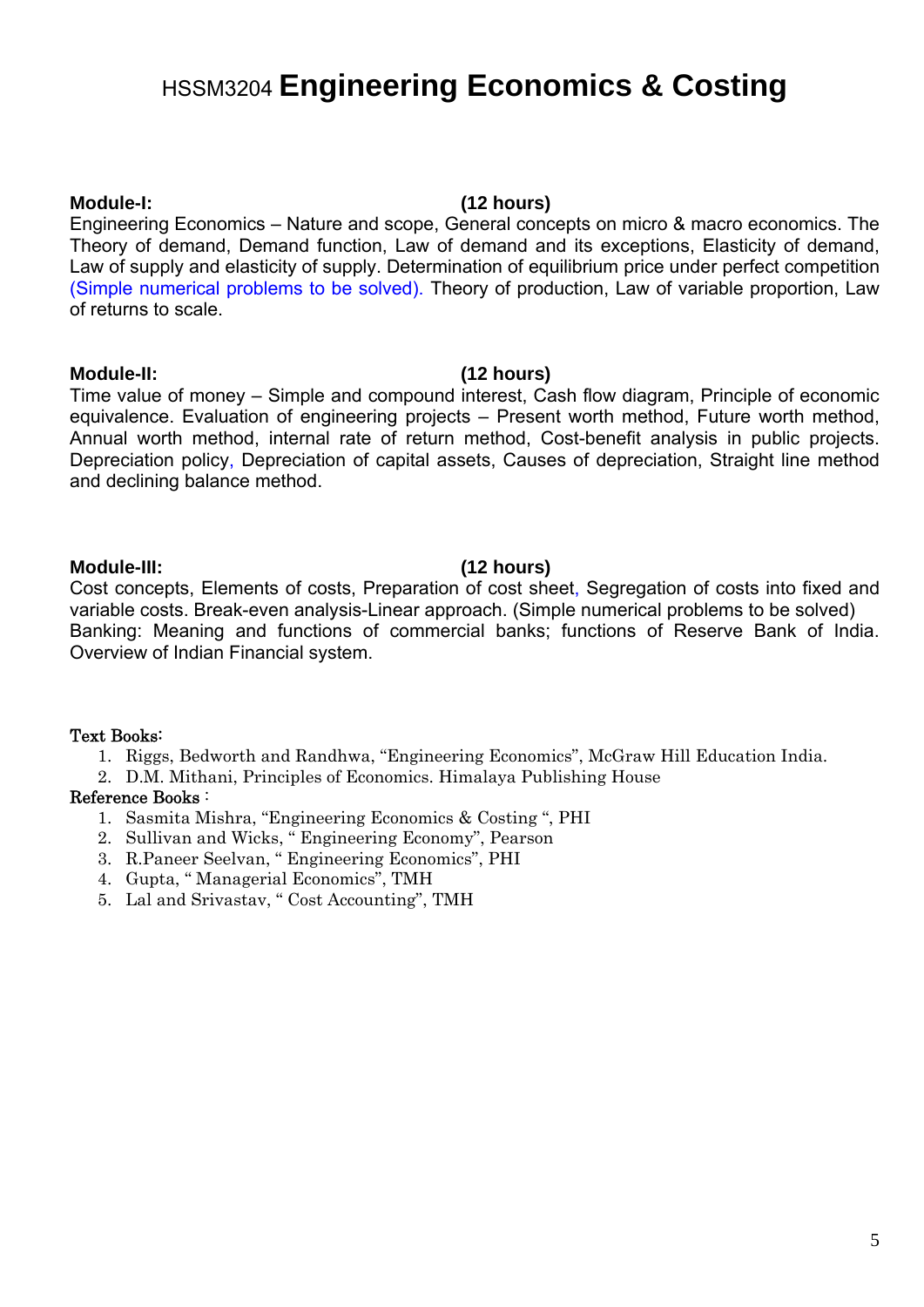# HSSM 3205 **Organizational Behaviour**

#### **Module I :**

The study of Organizational Behaviour : Definition and Meaning, Why Study OB

Learning – Nature of Learning, How Learning occurs, Learning and OB.

Foundations of Individual Behaviour : Personality – Meaning and Definition, Determinants of Personality, Personality Traits, Personality and OB.

Perception – Meaning and Definition, Perceptual Process, Importance of Perception in OB. Motivation – Nature and Importance, Herzberg's Two Factor Theory, Maslow's Need Hierarchy Theory, Alderfer's ERG Theory, Evaluations.

### **Module II :**

Organizational Behaviour Process : Communication – Importance, Types, Gateways and Barriers to Communication, Communication as a tool for improving Interpersonal Effectiveness, Groups in Organizations – Nature, Types, Why do people join groups, Group Cohesiveness and Group Decisionmaking Managerial Implications, Effective Team Building. Leadership-Leadership & Management, Theories of Leadership-Trait theory, Leader Behaviour theory, Contingency Theory, Leadership and Follower ship, How to be an effective Leader, Conflict-Nature of Conflict and Conflict Resolution. An Introduction to Transactional Analysis (TA).

### **Module-III :**

Organization : Organizational Culture – Meaning and Definition, Culture and Organizational Effectiveness. Introduction to Human Resource Management-Selection, Orientation, Training and Development, Performance Appraisal, Incentives Organizational Change – Importance of Change, Planned Change and OB techniques. International Organisational Behaviour – Trends in International Business, Cultural Differences and Similarities, Individual and Interpersonal Behaviour in Global Perspective.

### Text Books :

- 1. Keith Davis, Organisational Behaviour, McGraw-Hill.
- 2. K.Aswathappa, Organisational Behaviour, Himalaya Publishing House.

- 1. Stephen P. Robbins, Organisational Behaviour, Prentice Hall of India
- 2. Pradip N. Khandelwal, Organizational Behaviour, McGraw-Hill, New Delhi.
- 3. Uma Sekaran, "Organizational Behaviour", TATA McGraw-Hill, New Delhi.
- 4. Steven L McShane, Mary Ann Von Glinow, Radha R Sharma" Organizational Behaviour" , TATA McGraw- Hill.
- 5. D.K. Bhattachayya, "Organizational Behaviour", Oxford University Press
- 6. K.B.L.Srivastava & A.K.Samantaray, "Organizational Behaviour" India Tech
- 7. Kavita Singh, "Organizational Behaviour", Pearson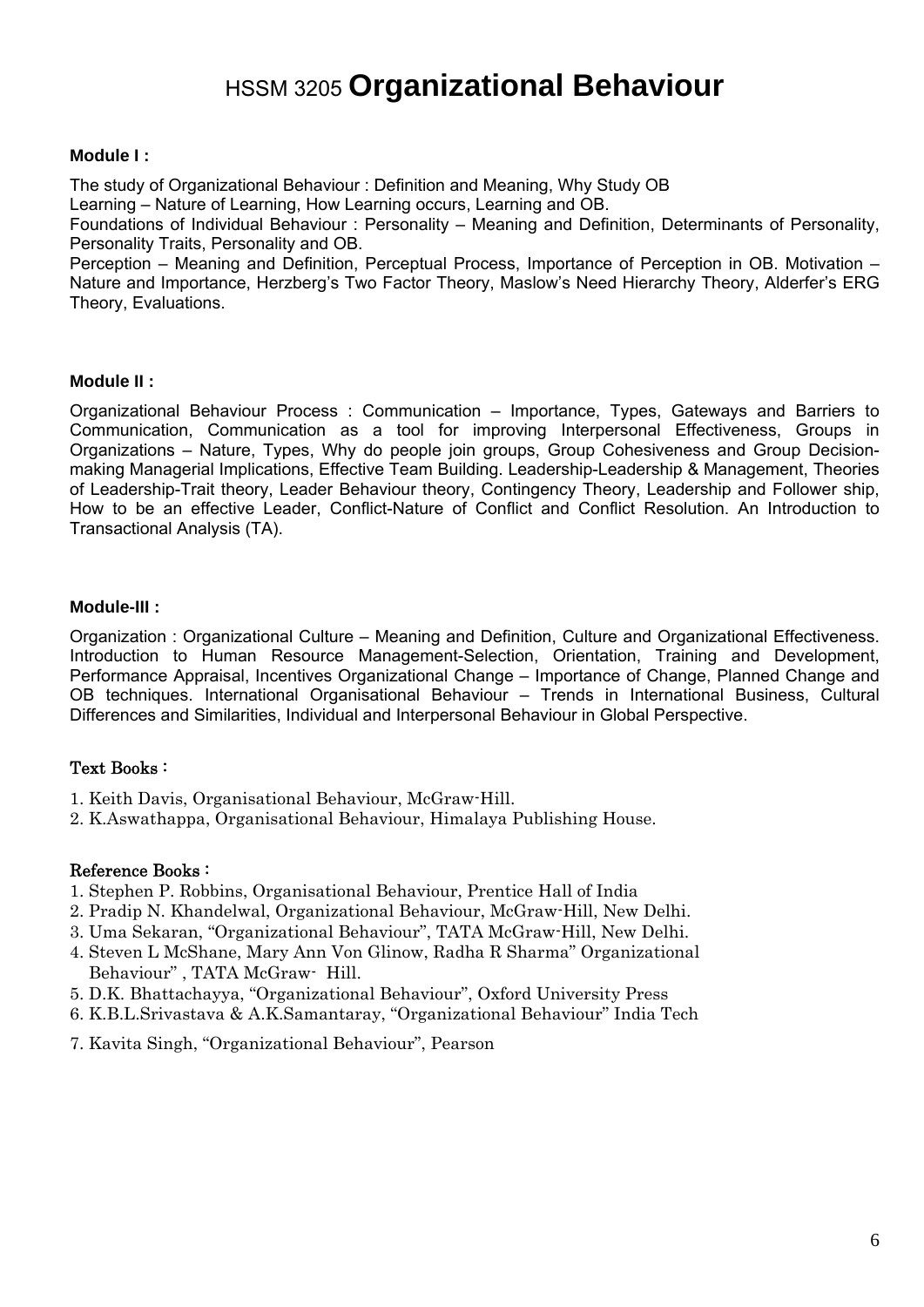## BEES2211 **Network Theory**

### **MODULE- I (14 Hrs)**

1. NETWORK TOPOLOGY: Graph of a network, Concept of tree, Incidence matrix, Tie-set matrix, Cut-set matrix, Formulation and solution of network equilibrium equations on loop and node basis.

2. NETWORK THEOREMS & COUPLED CIRCUITS: Substitution theorem, Reciprocity theorem, Maximum power transfer theorem, Tellegen's theorem, Millman's theorem, Compensation theorem, Coupled Circuits, Dot Convention for representing coupled circuits, Coefficient of coupling, Band Width and Q-factor for series and parallel resonant circuits.

### **MODULE- II (13 Hrs)**

3. LAPLACE TRANSFORM & ITS APPLICATION: Introduction to Laplace Transform, Laplace transform of some basic functions, Laplace transform of periodic functions, Inverse Laplace transform, Application of Laplace transform: Circuit Analysis (Steady State and Transient).

4. TWO PORT NETWORK FUNCTIONS & RESPONSES: z, y, ABCD and **h**-parameters, Reciprocity and Symmetry, Interrelation of two-port parameters, Interconnection of two-port networks, Network Functions, Significance of Poles and Zeros, Restriction on location of Poles and Zeros, Time domain behaviour from Pole-Zero plots.

#### **MODULE- III (13 Hrs)**

5. FOURIER SERIES & ITS APPLICATION: Fourier series, Fourier analysis and evaluation of coefficients, Steady state response of network to periodic signals, Fourier transform and convergence, Fourier transform of some functions, Brief idea about network filters (Low pass, High pass, Band pass and Band elimination) and their frequency response.

6. NETWORK SYNTHESIS: Hurwitz polynomial, Properties of Hurwitz polynomial, Positive real functions and their properties, Concepts of network synthesis, Realization of simple R-L, R-C and L-C functions in Cauer-I, Cauer-II, Foster-I and Foster-II forms.

### Text Book:

1. Network Theory – P K Satpathy, P Kabisatpathy, S P Ghosh and A K Chakraborty – Tata McGraw Hill, New Delhi.

- 2. Network Analysis M E Van Valkenburg Pearson Education.
- 3. Network Synthesis M E Van Valkenburg Pearson Education.
- 4. Network Analysis and Synthesis Franklin F. Kuo Wiley Student Edition.
- 5. Fundamentals of Electric Circuits Alexander & Sadiku Tata McGraw Hill.
- 6. Linear Circuits Analysis and Synthesis A Ramakalyan Oxford University Press.
- 7. Problems & Solutions in Electric Circuit Analysis Sivananda & Deepa Jaico Book.
- 8. Network Theory, Smarajit Ghosh, PHI.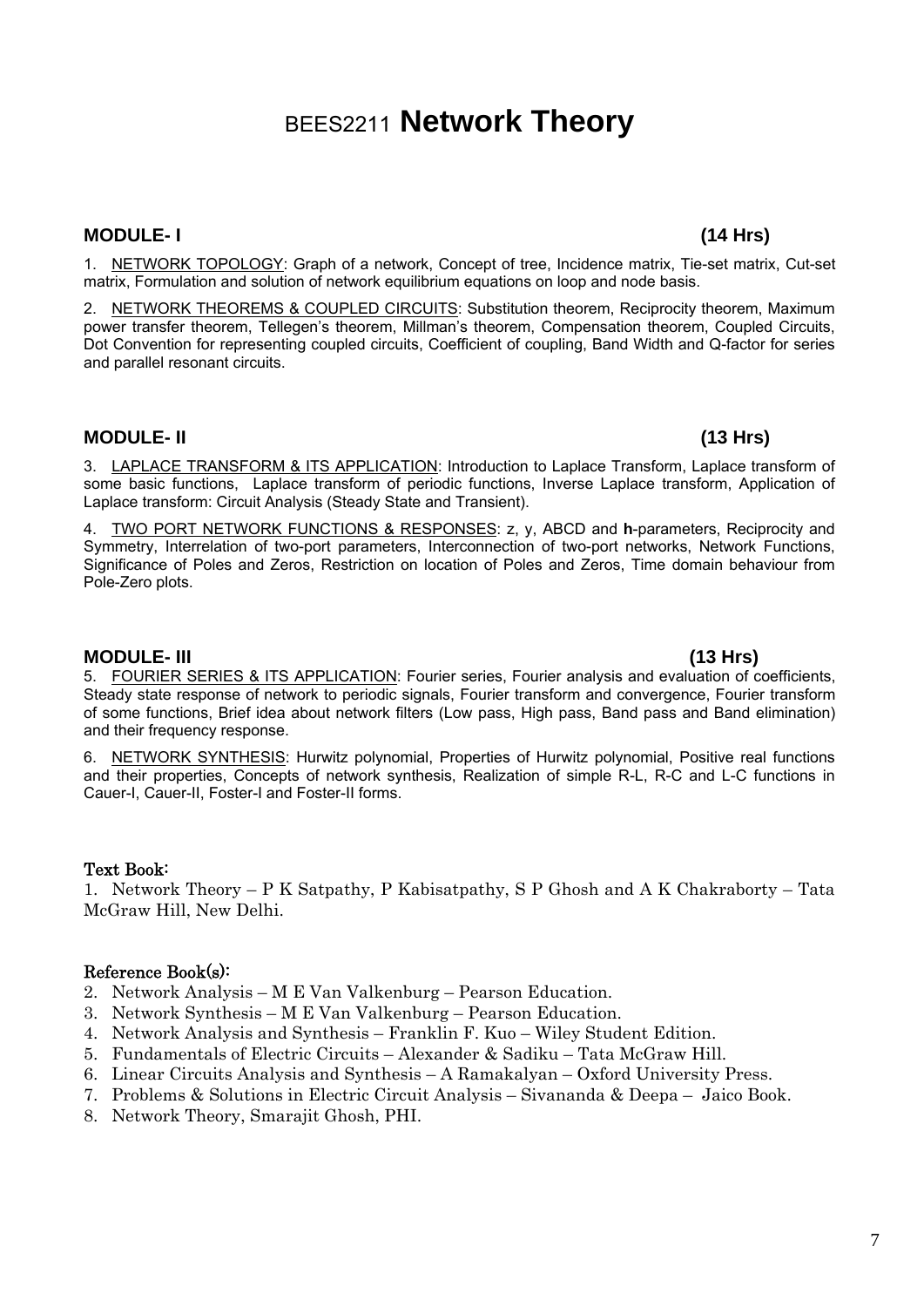## BECS2212 **C++ & Object Oriented Programming**

**Module I (08 hrs)**  Introduction to object oriented programming, user defined types, structures, unions, polymorphism, encapsulation. Getting started with C++ syntax, data-type, variables, strings, functions, default values in functions, recursion, namespaces, operators, flow control, arrays and pointers.

### **Module II (16 hrs)**

Abstraction mechanism: Classes, private, public, constructors, destructors, member data, member functions, inline function, friend functions, static members, and references.

Inheritance: Class hierarchy, derived classes, single inheritance, multiple, multilevel, hybrid inheritance, role of virtual base class, constructor and destructor execution, base initialization using derived class constructors.

Polymorphism: Binding, Static binding, Dynamic binding, Static polymorphism: Function Overloading, Ambiguity in function overloading, Dynamic polymorphism: Base class pointer, object slicing, late binding, method overriding with virtual functions, pure virtual functions, abstract classes.

Operator Overloading: This pointer, applications of this pointer, Operator function, member and non member operator function, operator overloading, I/O operators.

Exception handling: Try, throw, and catch, exceptions and derived classes, function exception declaration.

### **Module III (08 hrs)**

Dynamic memory management, new and delete operators, object copying, copy constructor, assignment operator, virtual destructor.

Template: template classes, template functions.

Namespaces: user defined namespaces, namespaces provided by library.

### Text Books:

- 1. Object Oriented Programming with C++ E. Balagurusamy, McGraw-Hill Education (India)
- 2. ANSI and Turbo C++ Ashoke N. Kamthane, Pearson Education

- 1. Big C++ Wiley India
- 2. C++: The Complete Reference- Schildt, McGraw-Hill Education (India)
- 3. C++ and Object Oriented Programming Jana, PHI Learning.
- 4. Object Oriented Programming with C++ Rajiv Sahay, Oxford
- 5. Mastering C++ Venugopal, McGraw-Hill Education (India)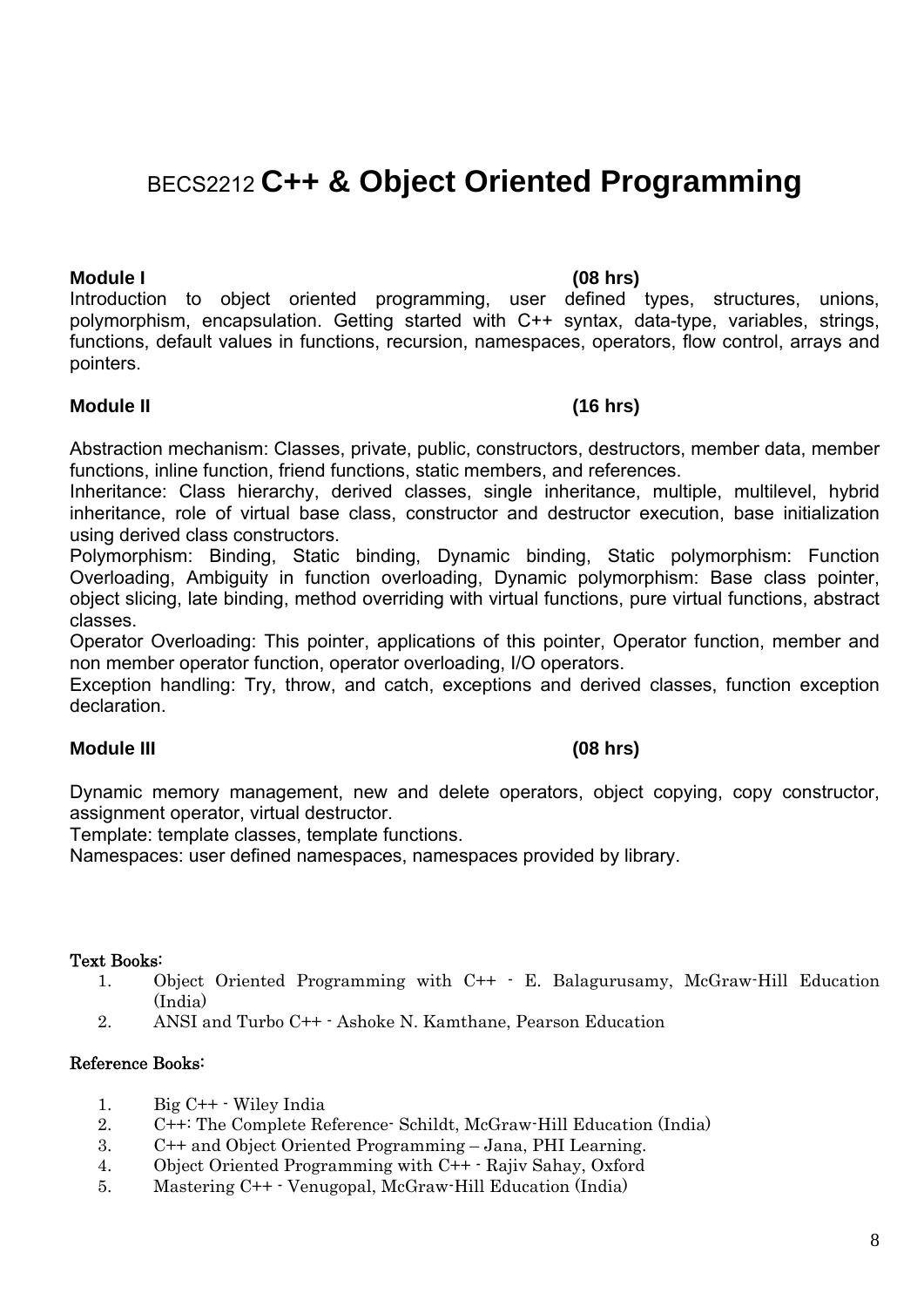## PCEC4201 **Analog Electronics Circuit**

### **MODULE – I (12 Hours)**

- 1. **MOS Field-Effect Transistor:** Principle and Physical Operation of FETs and MOSFETs. P-Channel and N-Channel MOSFET, Complimentary MOS, V-I Characteristics of E- MOSFETS and D-MOSFETS, MOSFETS as an Amplifier and a Switch (4 Hrs)
- 2. **Biasing of BJTs:** Load lines (AC and DC), Operating Points, Fixed Bias and Self Bias, DC Bias with Voltage Feedback, Bias Stabilization, Design Operation. (4 Hrs)
- 3. **Biasing of FETs and MOSFETs:** Fixed Bias Configuration and Self Bias Configuration, Voltage Divider Bias and Design (4 Hrs) (4 Hrs)

### **MODULE – II (17 Hours)**

- 4. **Small Signal Analysis of BJTs:** Small-Signal Equivalent-Circuit Model, Graphical Determination of h-parameters Small Signal Analysis of CE, CC, CB Amplifier with and without  $R_F$ . Effect of  $R_S$ and R<sub>L</sub> on CE Amplifier, Emitter Follower, Analysis of Cascade, Darlington Connection and Current Mirror Circuits using BJTs. (6 Hrs)
- 5. **Small Signal Analysis of FETs:** Small-Signal Equivalent-Circuit Model, Small Signal Analysis of CS, CD, CG Amplifier with and without  $R_s$ . Effect of  $R_{SIG}$  and  $R_L$  on CS Amplifier, Analysis of Source Follower and Cascaded System using FETs. Source Follower and Cascaded System using FETs.
- 6. **High Frequency Response of FETs and BJTs:** Low and High Frequency Response of BJTs and FETs, The Unit gain – frequency (ft), Frequency Response of CS Amplifier, Frequency Response of CE Amplifier, Multistage Frequency Effects, Miller Effect Capacitance, Square Wave Testing.(5 Hrs)

### **MODULE – III (12 hours)**

- 7. **Feedback and Oscillators:** Feedback Concepts, Four Basic Feedback Topologies, Practical Feedback Circuits, Feedback Amplifier Stability using Nyquist Plot, Basic Principle of Sinusoidal Oscillator, Wein-Bridge, Phase Shift and Crystal Oscillator Circuits. (4 Hrs)
- 8. **Operational Amplifier:** Ideal Op-Amp, Differential Amplifier, Op-Amp Parameters, Slew rate, Noninverting Configurations, Effect of Finite Open-loop and Closed-loop Gain, Differentiator and Integrator, Instrumentation amplifier,  $\mu$ A 741-Op-Amp . (5 Hrs)
- 9. **Power Amplifier:** Classifications, Class-A and Class-B Amplifier Circuits, Transfer Characteristics, Power Dissipation and Conversion Efficiency of Power Amplifiers. (3 Hrs)

### Text Books:

- 1. Electronic Devices and Circuits theory, 9th/10th Edition, R.L. Boylestad and L.Nashelsky (Selected portions of Chapter 4, 5, 6, 7, 8, 9, 10, 11, 12, and 14), Pearson Education, New Delhi.
- 2. Microelectronics Circuits, 5th Edition, International Student Edition Sedra and Smith (Selected portion of Chapter 2,4, 5, 6, 8, 13, and 14), Oxford University Press, New Delhi.
- 3. Electronic Devices and Circuits, 3rd Edition, Jimmie J. Cathey adapted by Ajay Kumar Singh, Tata McGraw Hill Publishing Company Ltd., New Delhi. (For Problem Solving)

### Reference Books:

1. Electronics Circuits Analysis and Design, 3rd Edition, Donald A. Neamen, Tata McGraw Hill Publishing Company Ltd., New Delhi.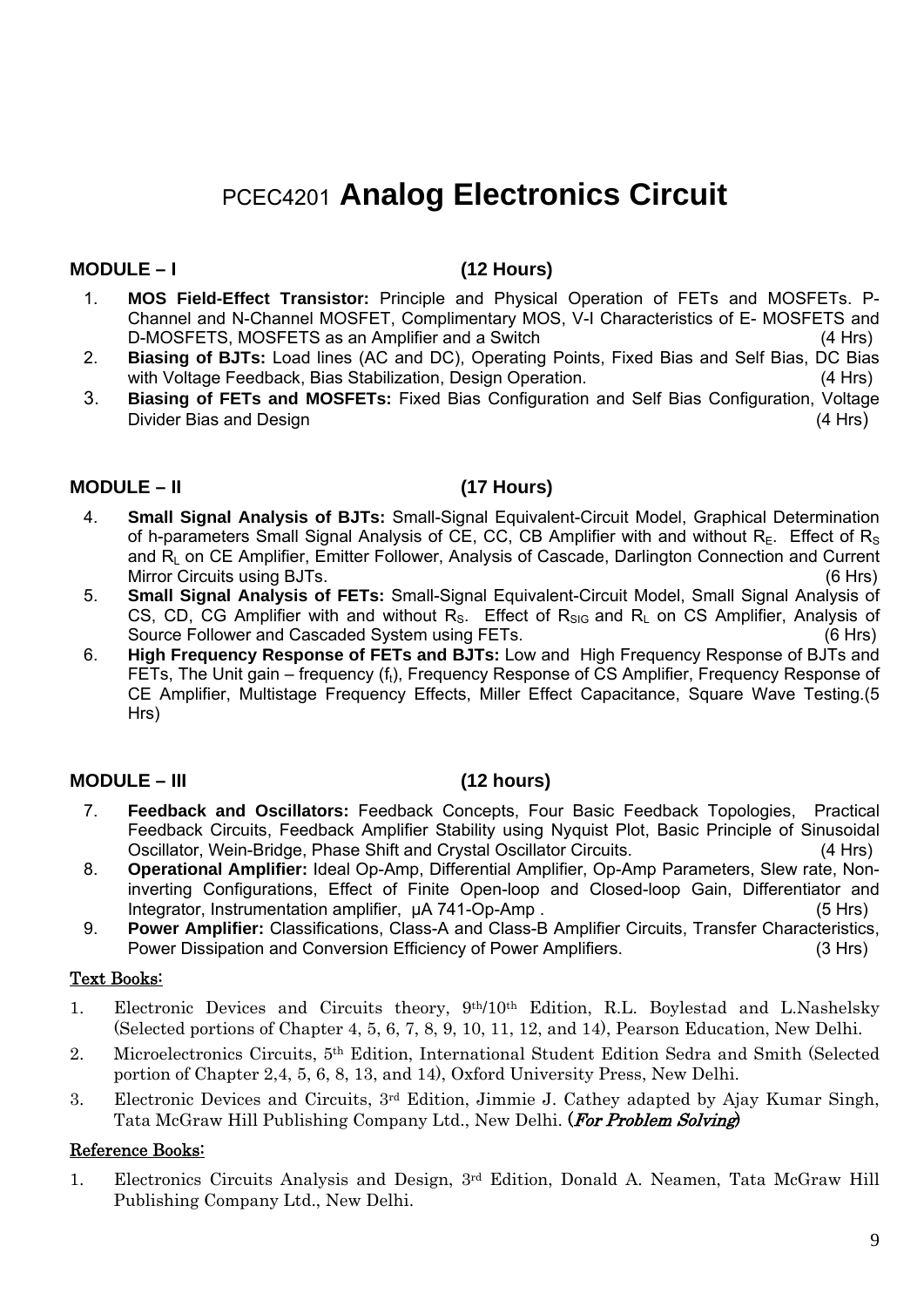- 2. Milliman's Electronics Devices and Circuits, 2nd Edition, J. Milliman, C. Halkias, S. Jit., Tata McGraw Hill Education Pvt. Ltd., New Delhi
- 3. Integrated Electronics: Analog and Digital Circuits and Systems, J. Milliman, C. Halkias, Tata McGraw Hill Publishing Company Ltd., New Delhi.
- 4. Microelectronic Circuits: Analysis and Design, India Edition, M.H. Rashid, PWS Publishing Company, a division of Thomson Learning Inc.

## BEES7211 **Network and Devices Lab**

## **Select any 8 experiments from the list of 10 experiments**

- 1. Verification of Network Theorems (Superposition, Thevenin, Norton, Maximum Power Transfer).
- 2. Study of DC and AC Transients.
- 3. Determination of circuit parameters: Open Circuit and Short Circuit parameters.
- 4. Determination of circuit parameters: Hybrid and Transmission parameters.
- 5. Frequency response of Low pass and High Pass Filters.
- 6. Frequency response of Band pass and Band Elimination Filters.
- 7. Determination of self inductance, mutual inductance and coupling coefficient of a single phase two winding transformer representing a coupled circuit.
- 8. Study of resonance in R-L-C series circuit.
- 9. Study of resonance in R-L-C parallel circuit.
- 10. Spectral analysis of a non-sinusoidal waveform.

# BECS7212 **C++ & Object Oriented Programming Lab**

- 1. Programs on concept of classes and objects.(1 class)
- 2. Programs using inheritance.(1 class)
- 3. Programs using static polymorphism.(1 class)
- 4. Programs on dynamic polymorphism.(1 class)
- 5. Programs on operator overloading.(1 class)
- 6. Programs on dynamic memory management using new, delete operators.(1 class)
- 7. Programs on copy constructor and usage of assignment operator.(1 class)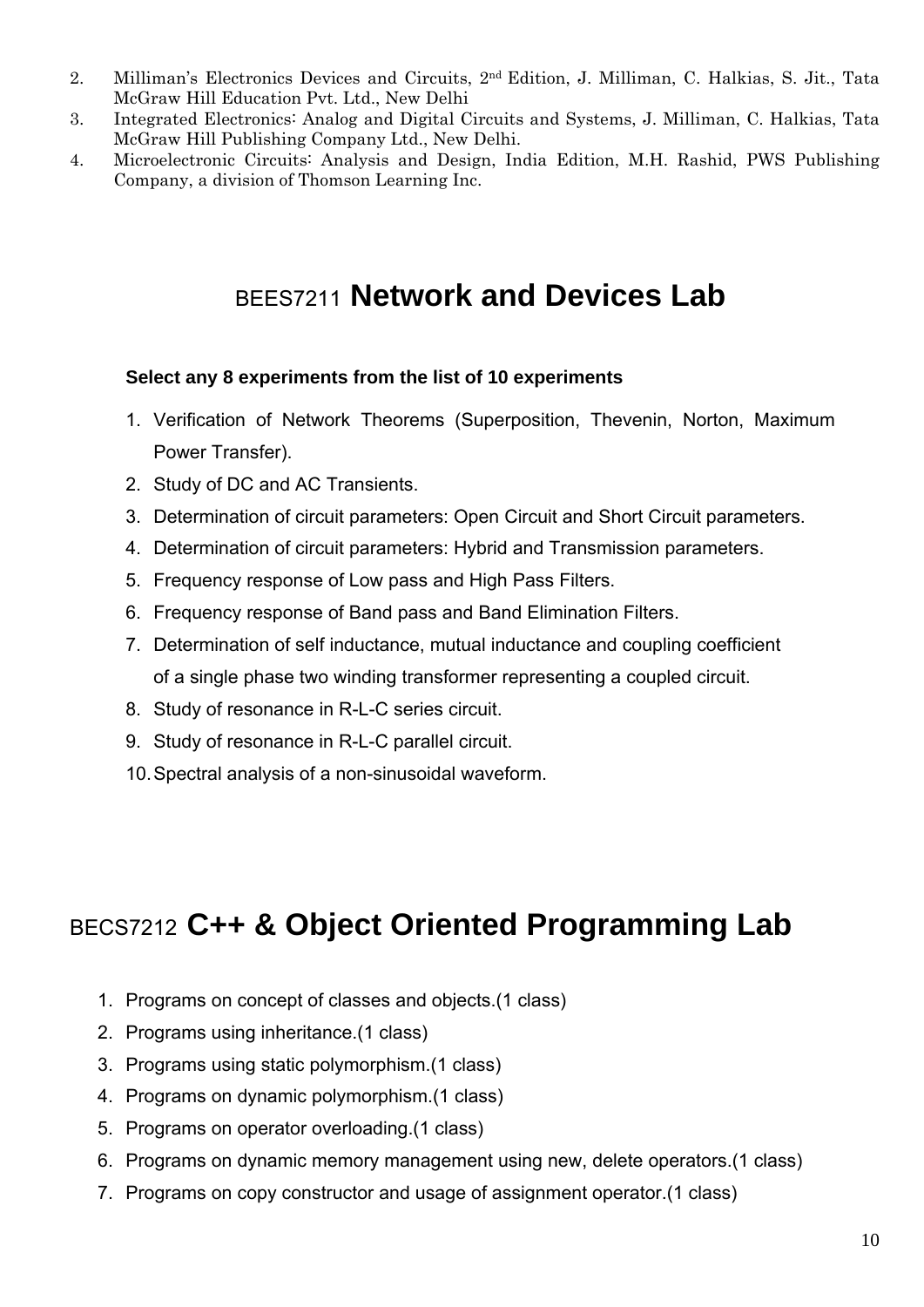- 8. Programs on exception handling .(1 class)
- 9. Programs on generic programming using template function & template class.(1 class)
- 10. Programs on file handling.(1 class)

# PCEC7201 **Analog Electronics Circuit Lab**

### *List of Experiments*

### **(At least 10 out of 13 experiments should be done)**

- **1.** BJT bias circuit Design, assemble and test.
- **2.** JEET/MOSFET bias circuits Design, assemble and test.
- **3.** Design, assemble and test of BJT common-emitter circuit D.C and A.C performance: Voltage gain, input impedance and output impedance with bypassed and un-bypassed emitter resistor.
- **4.** Design, assemble and test of BJT emitter-follower D.C and A.C performance: A.C. voltage gain, input impedance and output impedance.
- **5.** Design, assemble and Test of JFET/MOSFET common-source and common-drain amplifiers D.C and A.C performance: Voltage gain, input impedance and output impedance.
- **6.** Frequency response of a common-emitter amplifier: low frequency, high frequency and mid frequency response.
- **7.** Differential amplifiers circuits: D.C bias and A.C operation without and with current source.
- **8.** Study of Darlington connection and current mirror circuits.
- **9.** OP-Amp Frequency Response and Compensation.
- **10.** Application of Op-Amp as differentiator, integrator, square wave generator.
- **11.** Square wave testing of an amplifier.
- **12.** R.C phase shift oscillator/Wien-Bridge Oscillator using OP-Amp/Crystal Oscillator.
- **13.** Class A and Class B Power Amplifier.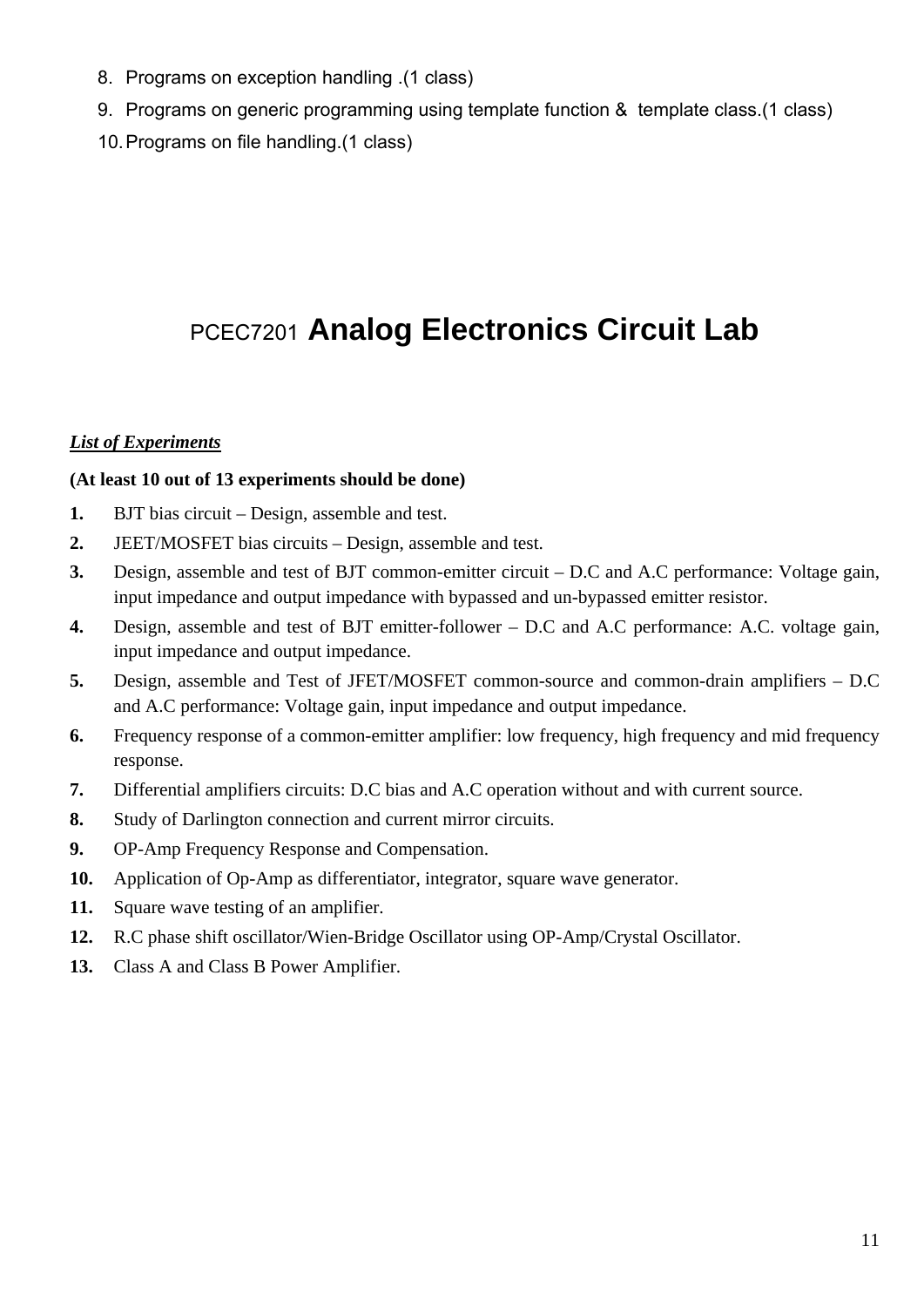# **4th Semester**

# PCEC4205 **Electromagnetic Fields and Waves**

## **MODULE – I (11 Hours)**

- 7. **Vectors and Fields:** Vector Algebra, Cartesian Coordinate System, Scalar and Vector Fields, Sinusoidally Time-Varying Fields, Electric Field, Magnetic Field.
- 8. **Maxwell's Equations in Integral Form:** Line Integral, Surface Integral, Faradays Law, Ampere's Circuital Law, Gauss's Law for Electric Field, Gauss's Law for Magnetic Field.
- 9. **Maxwell's Equations in Differential Form:** Faradays Law, Ampere's Circuital Law, Curl and Stoke's Theorem, Gauss's Law for Electric Field, Gauss's Law for Magnetic Field, Divergence and Divergence Theorem.

## **MODULE – II (11 Hours)**

- 10. **Wave Propagation in Free Space:** Infinite Plane Current Sheet, Magnetic Field Adjacent to the Current Sheet, Successive Solution of Maxwells's Equations, Wave Equation and Solution, Uniform Plane Waves, Poynting Vector and Energy Storage.
- 11. **Wave Propagation in Material Media:** Conductors and Dielectrics, Magnetic Materials, Wave Equation and Solution, Uniform Plane Waves in Dielectrics and Conductors, Boundary Conditions, Reflection and Transmission of Uniform Plane Waves.

## **MODULE – III (10 Hours)**

- 12. **Transmission Line Analysis:** Gradient and Electric Potential, Poisson's and Laplace's Equations, Low Frequency Behavior via Quasistatics, Short Circuited Line and Frequency Behavior.
- 13. **Wave Guide Principles:** Uniform Plane Wave Propagation in an Arbitrary Direction, Transverse Electric Waves in a Parallel-Plate Waveguide, Dispersion and Group Velocity, Rectangular Waveguide and Cavity Resonator, Reflection and Refraction of Plane Waves, Dielectric Slab Guide.

## Text Book(s):

- 9. Fundamentals of Electromagnetics for Engineering, First Impression 2009, N. N. Rao, Pearson Education, New Delhi.
- 10. Introduction to Electromagnetic Fields, 3rd Edition, Clayton R. Paul, Keith W. Whites and Syed A. Nasar, Tata McGraw Hill Publishing Company Ltd., New Delhi.
- 11. Electromagnetics, 2nd Edition, Joseph A. Edminister, adapted by Vishnu Priye, Tata McGraw Hill Publishing Company Ltd., New Delhi. (For Problem Solving)

- 1. Elements of Engineering Electromagnetics, 6th Edition, N. N. Rao, Pearson Education, New Delhi.
- 2. Electromagnetic Waves and Radiating Systems, 2nd Edition, E.C. Jordan and K.G. Balman, Pearson Education, New Delhi.
- 3. Engineering Electromagnetics, 7th Edition, William H. Hayt, Tata McGraw Hill Publishing Company Ltd., New Delhi.
- 4. Electromagnetic Field Theory Fundamentals, B.S. Guru and H.R. Hiziroglu, PWS Publishing Company, a division of Thomson Learning Inc.
- 5. Elements of Electromagnetics, Mathew N.O. Sadiku, Oxford University Press, New Delhi.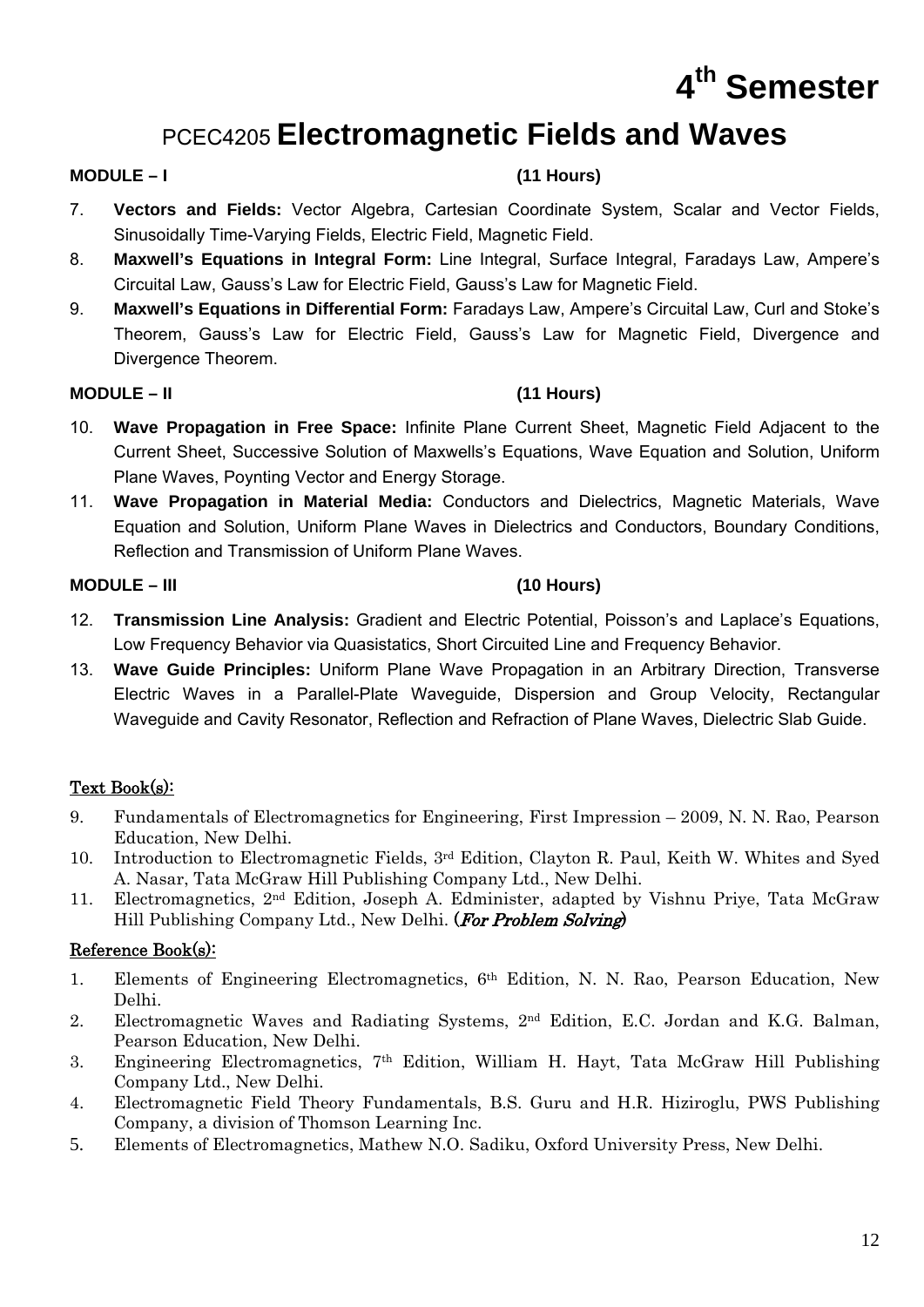# PCEE4203 **Electrical Machines- I**

### **MODULE- I (12 Hrs)**

- 1. GENERAL PRINCIPLES OF DC MACHINES: Armature Windings (Simplex Lap and Simplex Wave), Methods of Excitation, Expression for EMF Induced and Torque Developed in the Armature, Counter Torque and Counter or Back EMF, Armature Reaction, Commutation, Brush Shift and its Effects, Interpoles, Compensationg Windings.
- 2. DC GENERATOR CHARACTERISTICS: Characteristics for Separately Excited DC Generator (No-Load and Load), Conditions for Self Excitation, Critical Resistance and Critical Speed, Characteristics for Self Excited DC Shunt Generator (No-Load and Load), Voltage Regulation, Parallel Operation of DC Shunt Generators and DC Series Generators.

### **MODULE- II (13 Hrs)**

- 3. DC MOTOR CHARACTERISTICS: Characteristic for Speed~Armature Current, Torque~Armature Current and Speed~Torque of (i) Separately Excited DC Motor, (ii) DC Shunt Motor, (iii) DC Series Motor, and (iv) DC Compound Motor, Comparison Between Different types of DC Motors and their Application.
- 4. DC MOTOR STARTING and PERFORMANCE: Necessity of a Starter, Starting of DC Shunt, Series and Compound Motors, Precautions During Starting of DC Series Motor, Speed Control of DC Shunt and Series Motors, Classification of Losses, Efficiency Evaluation from Direct and Indirect Methods (i) Brake Test (Direct method), (ii) Swinburne's Test (Indirect method), (iii) Regenerative/Hopkinson's Test (Indirect method).

### **MODULE- III (15 Hrs)**

- 5. SINGLE PHASE TRANSFORMERS: Constructional Features, EMF Equation, Turns Ratio, Phasor Diagrams at No-Load and Load Conditions, Equivalent Circuit, Determination of Parameters From Tests (Polarity Test, Open Circuit Test and Short Circuit Test, Back to Back test), Voltage Regulation, Per Unit Calculation, Losses and Efficiency, Auto Transformers and their application.
- 6. THREE PHASE INDUCTION MACHINES: Constructional Features of Squirrel Cage Rotor type and Slip Ring/Wound Rotor type of Induction Motors, Principle of Operation, Concept of Slip, Slip Speed, Equivalent Circuit and Phasor Diagram, No-Load and Blocked Rotor tests, Determination of Parameters, Slip~Torque Characteristics and Effect of Rotor resistance on it, Losses and Efficiency. Starting of Squirrel Cage Rotor type and Slip Ring/Wound Rotor type of Induction Motors, Speed Control of Induction Motors, Cogging, Crawling and Electrical Braking of Induction Motors, Brief Idea on Induction Generators.

### Text Book :

1. Electric Machines – D P Kothari and I J Nagrath – Tata McGraw Hill.

- 1. The Performance and Design of DC Machines A E Clayton.
- 2. Theory and Performance of AC Machines M G Say
- 3. Electrical Machinery P S Bimbhra Khanna Publishers.
- 4. Electrical Machines –P.K.Mukherjee & S.Chakravorti–Dhanpat Rai Publications.
- 5. Electric Machinery Fitzgerald, Charles Kingsley Jr., S. D. Umans Tata Mc Graw Hill.
- 6. Electric Machinery And Transformers Guru & Hiziroglu Oxford University Press.
- 7. Electric Machines Charles Hubert Pearson Education.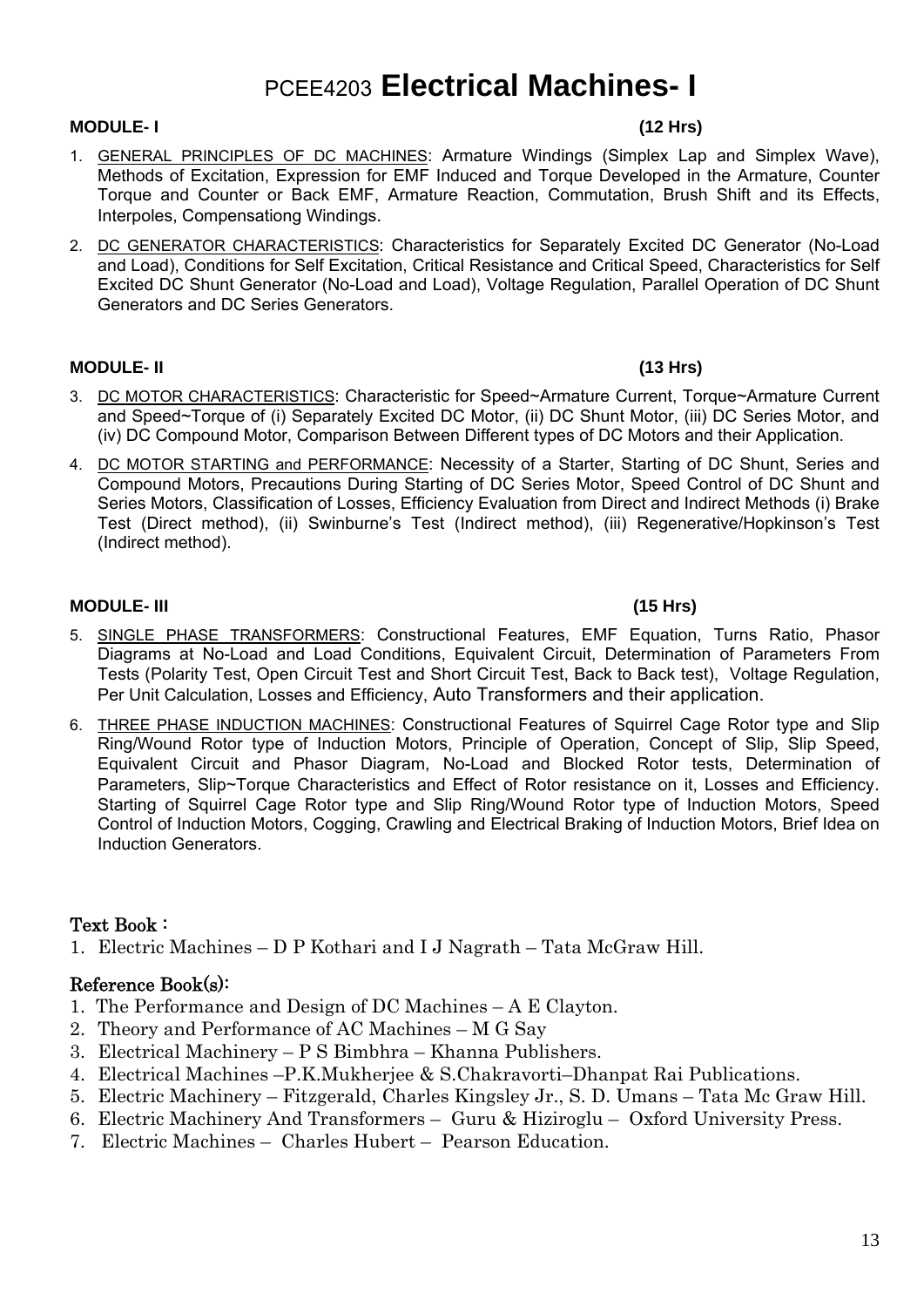## PCEE4204 **Electrical and Electronics Measurement**

### **MODULE- I (14 Hrs)**

- 1. INTRODUCTION: (a) *Measurement and Error*: Definition, Accuracy and Precision, Significant Figures, Types of Errors. (b) *Standards of Measurement*: Classification of Standards, Electrical Standards, IEEE Standards.
- 2. MEASUREMENT OF RESISTANCE, INDUCTANCE and CAPACITANCE: (a) *Resistance*: Measurement of Low Resistance by Kelvin's Double Bridge, Measurement of Medium Resistance, Measurement of High Resistance, Measurement of Resistance of Insulating Materials, Portable Resistance Testing set (Megohmmeter), Measurement of Insulation Resistance when Power is ON, Measurement of Resistance of Earth Connections. (b) *Inductance*: Measurement of Self Inductance by Ammeter and Voltmeter, and AC Bridges (Maxwell's, Hay's, & Anderson Bridge), Measurement of Mutual Inductance by Felici's Method, and as Self Inductance. (c) *Capacitance*: Measurement of Capacitance by Ammeter and Voltmeter, and AC Bridges (Owen's, Schering & Wien's Bridge), Screening of Bridge Components and Wagnor Earthing Device.

### **MODULE- II (14 Hrs)**

- 3. GALVANOMETER: Construction, Theory and Principle of operation of D'Arsonval, Vibration (Moving Magnet & Moving Coil types), and Ballistic Galvanometer, Influence of Resistance on Damping, Logarithmic decrement, Calibration of Galvanometers, Galvanometer Constants, Measurement of Flux and Magnetic Field by using Galvanometers.
- 4. AMMETER and VOLTMETER: Derivation for Deflecting Torque of; PMMC, MI (attraction and repulsion types), Electro Dynamometer and Induction type Ammeters and Voltmeters.
- 5. POTENTIOMETER: Construction, Theory and Principle of operation of DC Potentiometers (Crompton, Vernier, Constant Resistance, & Deflectional Potentiometer), and AC Potentiometers (Drysdale-Tinsley & Gall-Tinsley Potentiometer).
- 6. MEASUREMENT OF POWER, ENERGY, FREQUENCY and POWER FACTOR: Measurement of single phase and three phase power by wattmeter, Construction, Theory and Principle of operation of (a) Electro-Dynamometer and Induction type Wattmeters, (b) Single Phase and Polyphase Induction type Watt-hour meters, (c) Frequency Meters, and (d) Power Factor Meters.

### **MODULE- III (14 Hrs)**

- 7. CURRENT TRANSFPRMER and POTENTIAL TRANSFOMER: Construction, Theory, Characteristics and Testing of CTs and PTs.
- 8. ELECTRONIC INSTRUMENTS FOR MEASURING BASIC PARAAMETERS: Amplified DC Meters, AC Voltmeters using Rectifiers, True RMS Voltmeter, Considerations for choosing an Analog Voltmeter, Digital Voltmeters (Block Diagrams only), Q-meter.
- 9. OSCILLOSCOPE: Block Diagrams, Delay Line, Multiple Trace, Oscilloscope Probes, Oscilloscope Techniques, Introduction to Analog and Digital Storage Oscilloscopes, Measurement of Frequency, Phase Angle, and Time Delay using Oscilloscope.
- 10. COUNTERS and ANALYZERS: Introduction to Wave, Harmonic Distortion and Spectrum Analyzers, Frequency Counters, Computer Controlled Test Systems: Testing an Audio Amplifier.

### Text Book(s) :

- 1. Electrical Measurements and Measuring Instruments Golding & Widdis  $5<sup>th</sup>$  Edition, Reem Publication (For sections 2 to 6: Selected Portions from Ch. VI, VII, IX, XIX, XX, XXI & XXII).
- 2. Modern Electronic Instrumentation and Measurement Techniques Helfrick & Cooper Pearson Education (*For sections 1, 7 to 9: Selected Portions from Ch. 1, 3, 6, 7, 9, 10, and 13*).

- 3. A Course in Electrical and Electronic Measurements and Instrumentation A K Sawhney Dhanpat Rai & Co.
- 4. Elements of Electronic Instrumentation and Measurement Joshep Carr 3rd Edition, Pearson Education.
- 5. Electronic Instrumentation H C Kalsi 2nd Edition, Tata McGraw Hill.
- 6. Electronic Measurement and Instrumentation Oliver & Cage Tata McGraw Hill.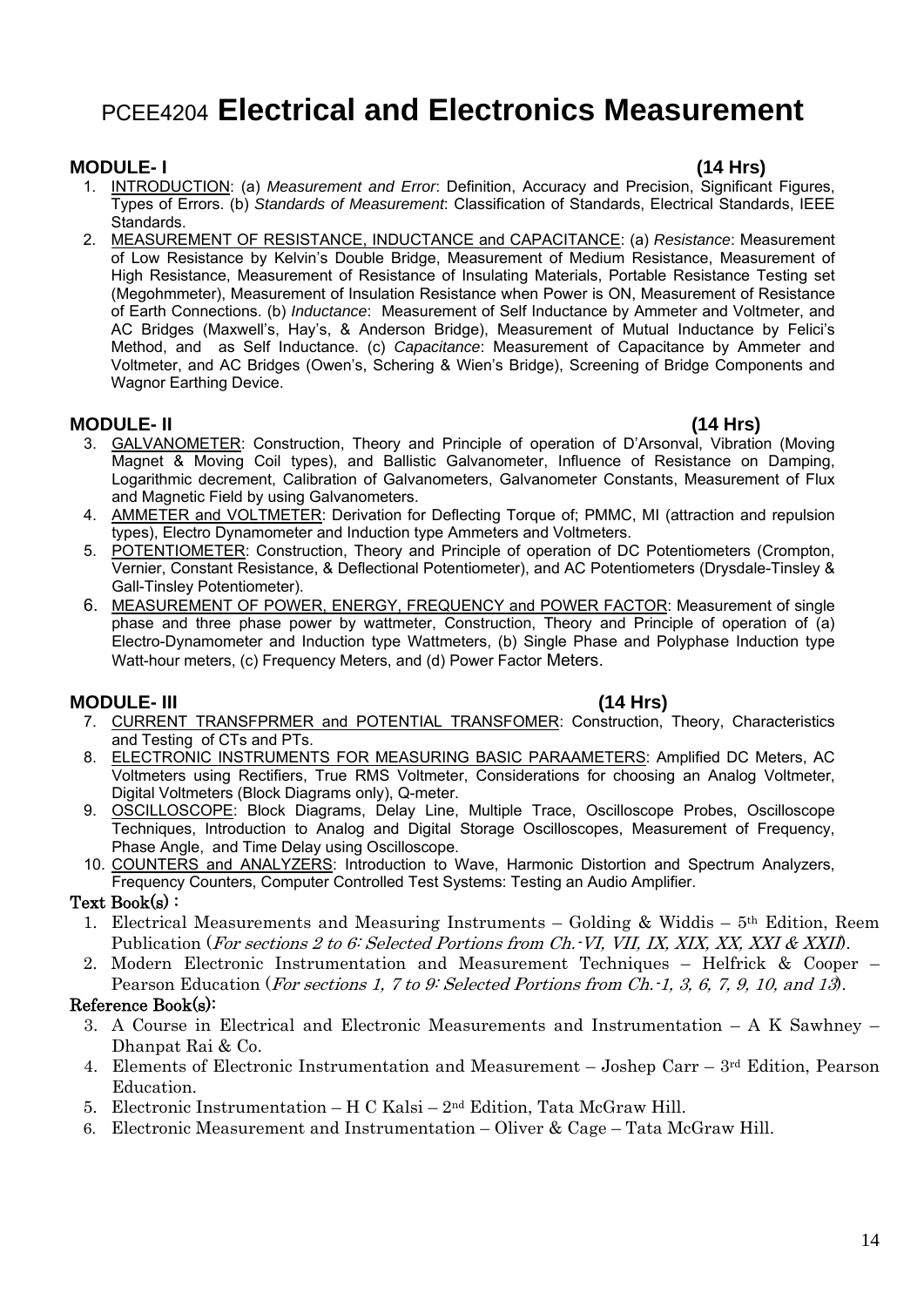# PCEC4202 **Digital Electronics Circuit**

### **MODULE – I (11 Hours)**

- **1. Number System:** Introduction to Binary Numbers, Data Representation, Binary, Octal, Hexadecimal and Decimal Number System and their Conversion. (2 Hours)
- **2. Boolean Algebra and Logic Gates:** Basic Logic Operation and Identities, Algebraic Laws, NOR and NAND Gates, Useful Boolean Identities, Algebraic Reduction, Complete Logic Sets, Arithmetic Operation using 1's and 2`s Compliments, Signed Binary and Floating Point Number Representation. (4 Hours)
- **3. Combinational Logic Design:** Specifying the Problem, Canonical Logic Forms, Extracting Canonical Forms, EX-OR Equivalence Operations, Logic Array, K-Maps: Two, Three and Four variable K-maps, NAND and NOR Logic Implementations. (5 Hours)

### **MODULE – II (15 Hours)**

- **4. Concepts in VHDL:** Basic Concepts, Using a Hardware Description Language, Defining Module in VHDL, Structural and Combinational Modelling, Binary Words, Libraries, Learning VHDL. (4 Hours)
- **5. CMOS Logic Circuits:** Voltages as Logic Variables, Logic Delay Times: Output Switching Times, Propagation Delay, Fan-In and Fan-out, Extension to other Logic Gate. C-MOS Electronics, MOSFETS, The NOT Function in C-MOS: Complimentary Pairs and the C-MOS Invertors, Logic Formation Using MOSFETS: the NAND and NOR Gate, C-MOS Logic Connection, Complex Logic Gates in C-MOS: 3-input Logic Gates, A general 4-input Logic Gate, Logic Cascades.

 (6 Hours) **6. Introduction to VLSI:** Introduction, Lithography and Patterning, MOSFET Design Rules, Basic Circuit Layout, MOSFET Arrays and AOI Gates, Cells, Libraries, and Hierarchical Design, Floor Plans and Interconnect Wiring. (5 Hours)

### **MODULE – III (16 hours)**

- 7. **Logic Components:** Concept of Digital Components, An Equality Detector, Line Decoder, Multiplexers and De-multiplexers, Binary Adders, Subtraction and Multiplication. (5 Hours)
- 8. **Memory Elements and Arrays:** General Properties, Latches, Clock and Synchronization, Master-Slave and Edge-triggered Flip-flops, Registers, RAM and ROMs, C-MOS Memories. (6 Hours)
- 9. **Sequential Network:** Concepts of Sequential Networks, Analysis of Sequential Networks: Single State and Multivariable Networks, Sequential Network Design, Binary Counters, Importance of state machine. (5 Hours)

### Text Books:

- 1. A First Course in Digital System Design: An Integrated Approach, India Edition, John P. Uyemura, PWS Publishing Company, a division of Thomson Learning Inc.
- 2. Digital Systems Principles and Applications, 10th Edition, Ronald J. Tocci, Neal S. Widemer and Gregory L. Moss, Pearson Education.
- 3. Digital Design, Robert K. Dueck, CENGAGE Learning.

- 1. Digital Principles and Applications, 6th Edition, Donald P. Leach, Albert Paul Malvino and Goutam Saha, Tata McGraw Hill Publishing Company Ltd., New Delhi.
- 2. Digital Fundamentals, 5th Edition, T.L. Floyd and R.P. Jain, Pearson Education, New Delhi.
- 3. Digital Electronics, Principles and Integrated Circuit, Anil K. Jain, Wiley India Edition.
- 4. Digital Design, 3rd Edition, Moris M. Mano, Pearson Education.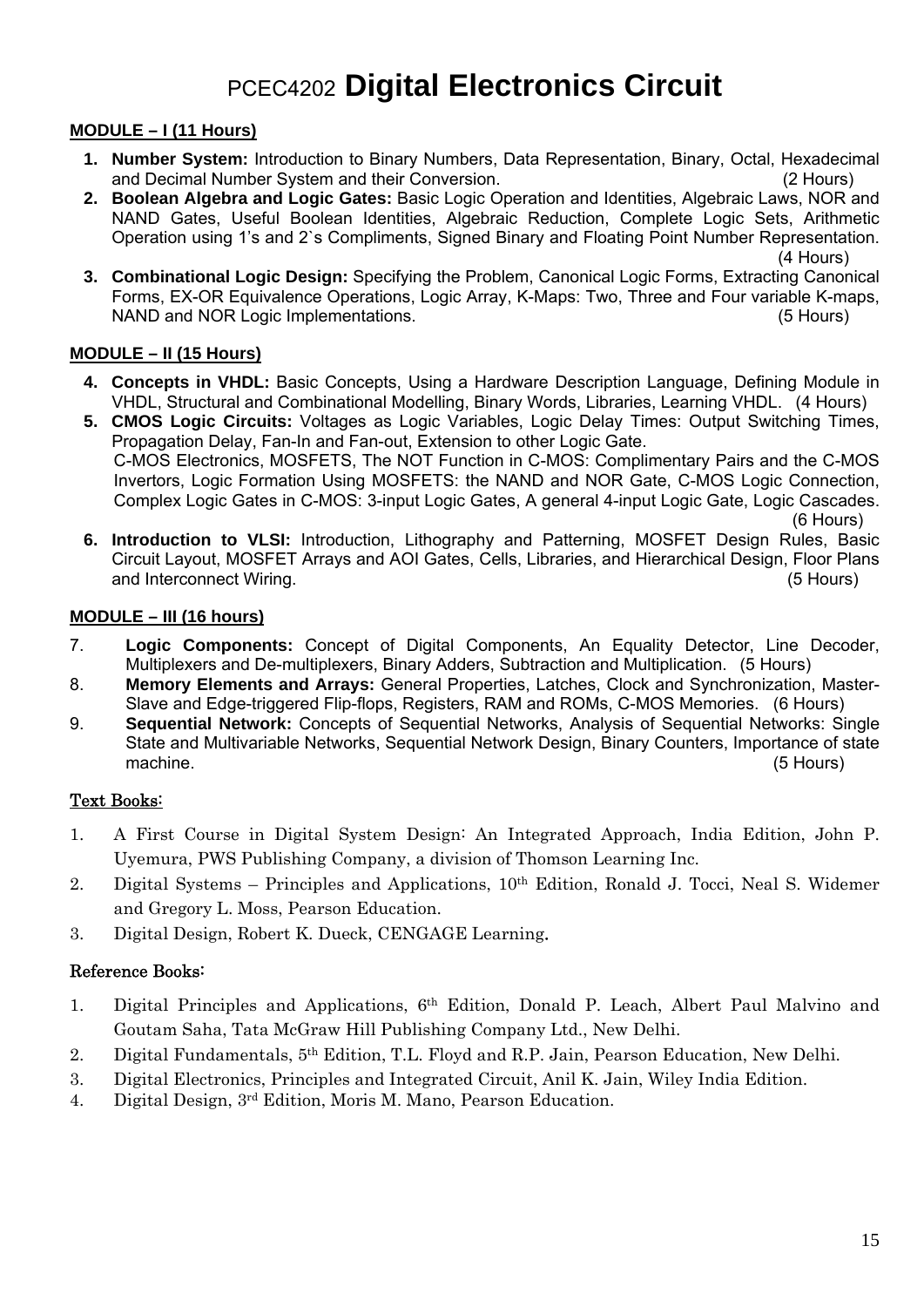# PCEE7203 **Electrical Machines Lab-I**

### **Select any 8 experiments from the list of 10 experiments**

- 1. Determination of critical resistance & critical speed from no load test of a DC shunt generator.
- 2. Plotting of external and internal characteristics of a DC shunt generator.
- 3. Speed control of DC shunt motor by armature voltage control and flux control method.
- 4. Determination of efficiency of DC machine by Swinburne's Test and Brake Test.
- 5. Determination of efficiency of DC machine by Hopkinson's Test.
- 6. Determination of Efficiency and Voltage Regulation by Open Circuit and Short Circuit test on single phase transformer.
- 7. Polarity test and Parallel operation of two single phase transformers.
- 8. Back-to Back test on two single phase transformers.
- 9. Determination of parameters of three phase induction motor from No load Test and Blocked Rotor Test.
- 10. Determination of Efficiency, Plotting of Torque-Slip Characteristics of Three Phase Induction motor by Brake Test.

## PCEE7204 **Electrical and Electronics Measurement Lab**

### **Select any 8 experiments from the list of 10 experiments**

- 1. Measurement of Low Resistance by Kelvin's Double Bridge Method.
- 2. Measurement of Self Inductance and Capacitance using Bridges.
- 3. Study of Galvanometer and Determination of Sensitivity and Galvanometer Constants.
- 4. Calibration of Voltmeters and Ammeters using Potentiometers.
- 5. Testing of Energy meters (Single phase type).
- 6. Measurement of Iron Loss from B-H Curve by using CRO.
- 7. Measurement of R, L, and C using Q-meter.
- 8. Measurement of Power in a single phase circuit by using CTs and PTs.
- 9. Measurement of Power and Power Factor in a three phase AC circuit by two-wattmeter method.
- 10. Study of Spectrum Analyzers.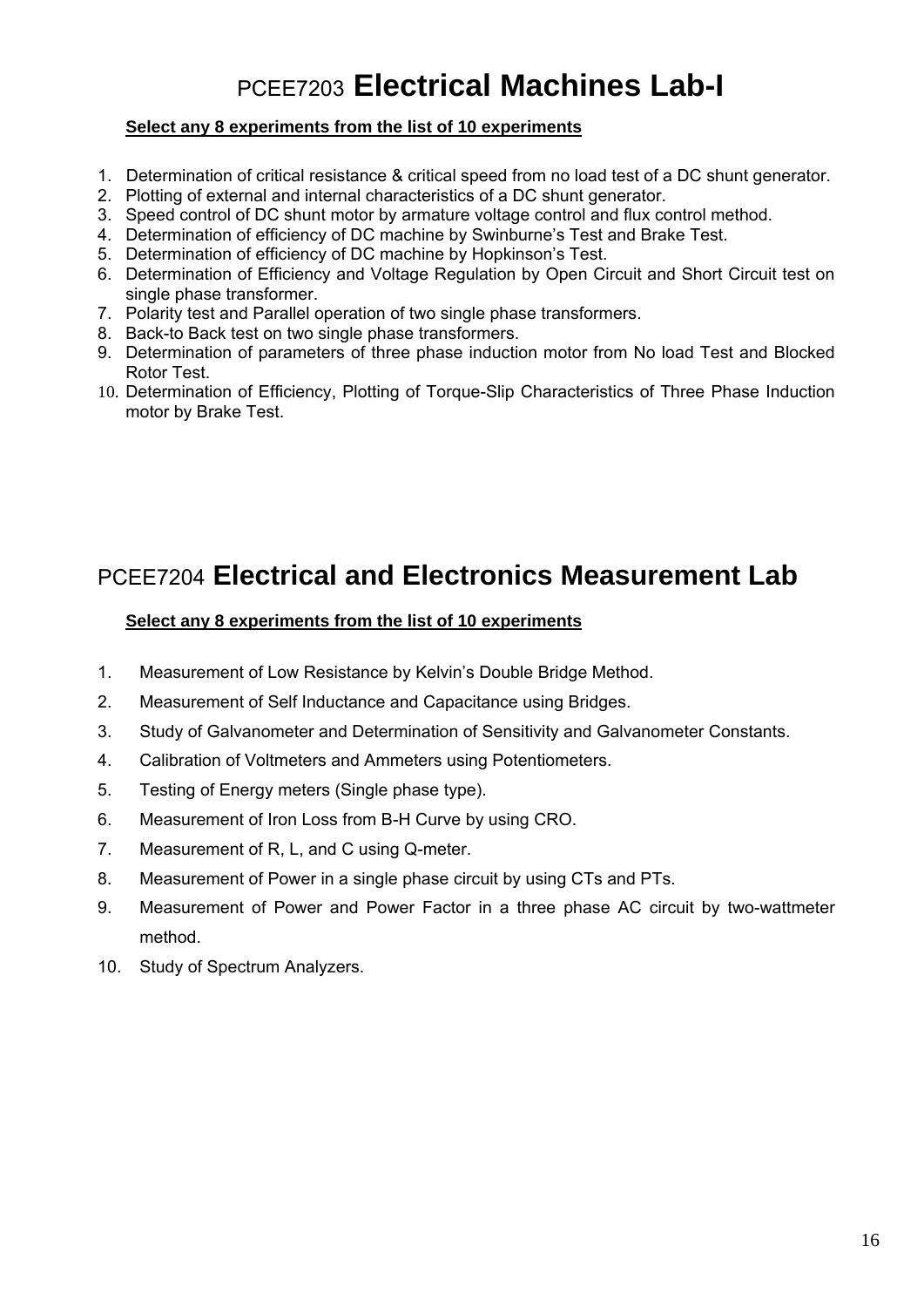# PCEC7202 **Digital Electronics Circuit Lab**

## *List of Experiments:*

*(Atleast 10 experiments should be done, Experiment No. 1 and 2 are compulsory and out of the balance 8 experiments atleast 3 experiments has to be implemented through both Verilog/VHDL and hardware implementation as per choice of the student totaling to 6 and the rest 2 can be either through Verilog/VHDL or hardware implementation.)* 

- 1. Digital Logic Gates: Investigate logic behavior of AND, OR, NAND, NOR, EX-OR, EX-NOR, Invert and Buffer gates, use of Universal NAND Gate.
- 2. Gate-level minimization: Two level and multi level implementation of Boolean functions.
- 3. Combinational Circuits: design, assemble and test: adders and subtractors, code converters, gray code to binary and 7 segment display.
- 4. Design, implement and test a given design example with (i) NAND Gates only (ii) NOR Gates only and (iii) using minimum number of Gates.
- 5. Design with multiplexers and de-multiplexers.
- 6. Flip-Flop: assemble, test and investigate operation of SR, D & J-K flip-flops.
- 7. Shift Registers: Design and investigate the operation of all types of shift registers with parallel load.
- 8. Counters: Design, assemble and test various ripple and synchronous counters decimal counter, Binary counter with parallel load.
- 9. Memory Unit: Investigate the behaviour of RAM unit and its storage capacity 16 X 4 RAM: testing, simulating and memory expansion.
- 10. Clock-pulse generator: design, implement and test.
- 11. Parallel adder and accumulator: design, implement and test.
- 12. Binary Multiplier: design and implement a circuit that multiplies 4-bit unsigned numbers to produce a 8-bit product.
- 13. Verilog/VHDL simulation and implementation of Experiments listed at Sl. No. 3 to 12.